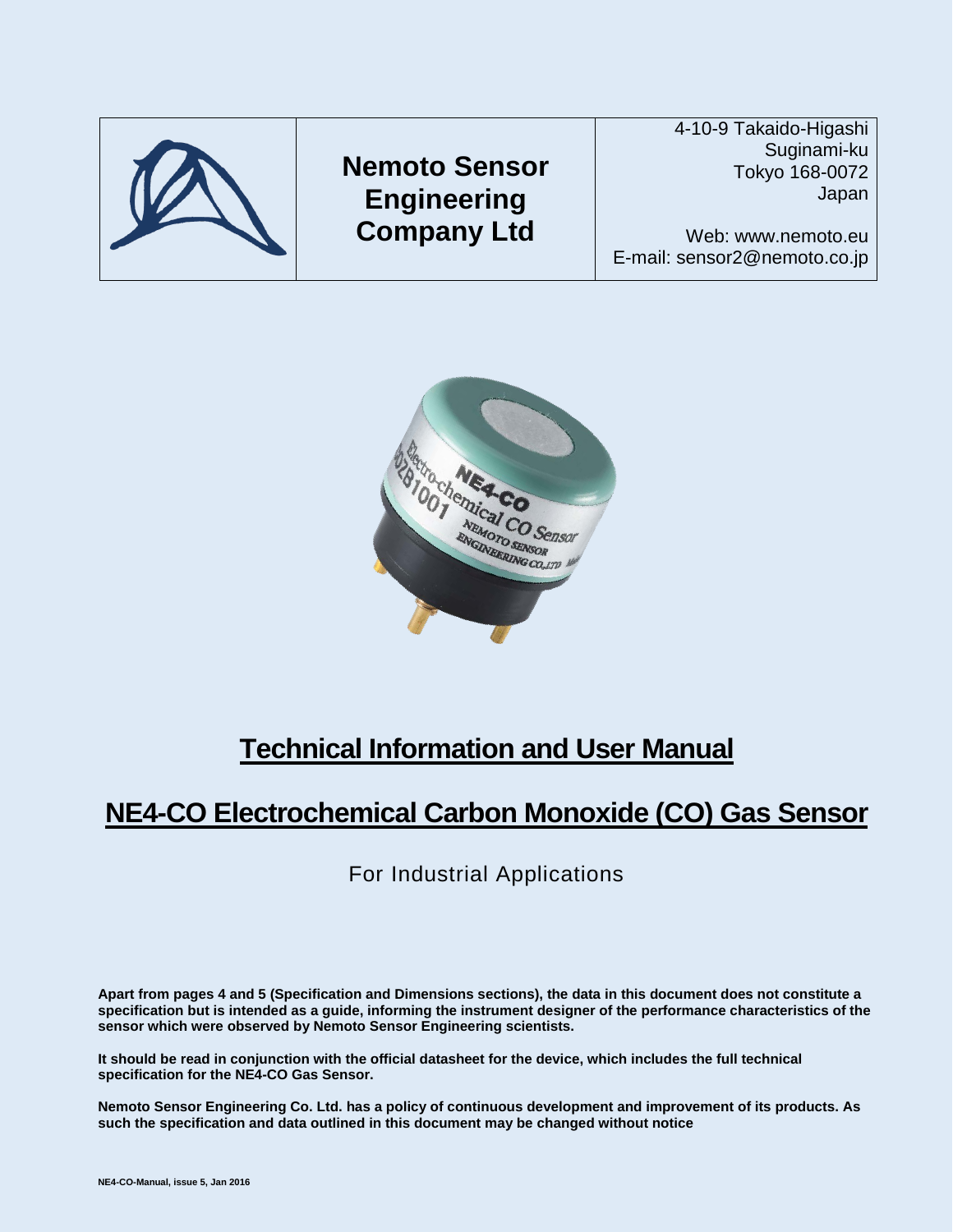

# **INTRODUCTION**

Nemoto & Co. Ltd was established in 1941 and continues to develop unique technologies for Safety, Security and Health markets worldwide. Using our unique experience of fine chemical preparation and printing, we were able to enter the gas sensor market in 1979 with a range of high-quality hot-wire type sensors (pellistors). Nemoto is now one of the world's leading manufacturers of chemical sensors and has so far delivered over 30 million devices to the market.

As a result of three years' development at our Tokyo R&D centre, we released our first electrochemical gas sensor in 2000.

The NE4-CO Gas Sensor is a 3-Electrode electrochemical gas sensor designed for the detection and measurement of carbon monoxide in the range 0-1000ppm, in a wide range of industrial and commercial safety applications. By adhering to industry standards for size and connection orientation, the NE4-CO can be retrofitted easily to existing product designs.

By using our experience of design for manufacture and our high volume production facilities in Japan and China, we have successfully reduced the cost of the NE4-CO whilst being able to maintain the highest performance quality.

# **PRINCIPLES OF OPERATION**



The NE4-CO consists of 3 porous noble metal electrodes separated by an acidic aqueous electrolyte, housed within a plastic (PPO) enclosure. Gas enters the cell via a gas phase diffusion barrier (capillary) and a charcoal based filter that removes unwanted gases which might interfere with the sensors performance or give a false signal. An electrolyte reservoir ensures an excess of electrolyte is available at all times, and the sensor is vented to ensure that the internal and external pressure of the sensor is always in equilibrium.

In operation, gas enters the cell via the capillary and filter, and comes into contact with the 'working' electrode. Any carbon monoxide present undergoes the following (oxidation) reaction:

$$
CO + 2H_2O \rightarrow CO_2 + 4H^+ + 4e^-
$$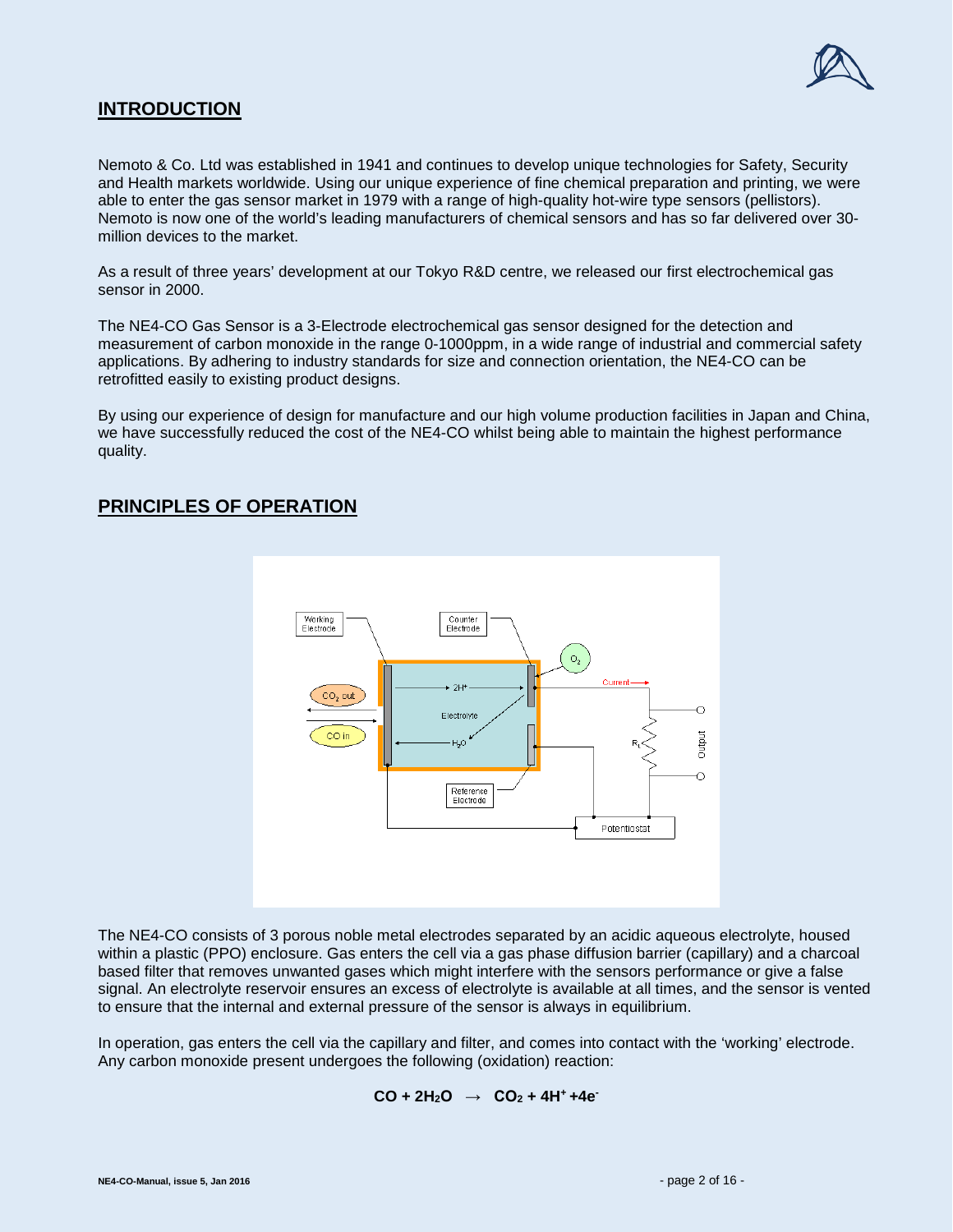

The CO<sub>2</sub> generated vents away from the cell via the capillary, whilst the hydrogen ions (H<sup>+</sup>) migrate into the electrolyte within the cell. The electrons (e<sup>.</sup>) generated at the working electrode are collected by the external circuit via a metal strip in contact with it, in the form of a small (nA) electric current.

The reaction at the working electrode is balanced by a reciprocal (reduction) reaction at the 'counter' electrode, using Oxygen from the surrounding atmosphere.

## $Q_2 + 4H^+ + 4e^- \rightarrow 2H_2O$

The electrons consumed in this reaction are supplied by the external circuit via a metal strip in contact with the counter electrode.

Thus water is consumed whilst Hydrogen ions are generated at the working electrode, whilst the water is recreated and hydrogen ions are consumed at the counter electrode. At the same time, the reaction at the working electrode generates electrons, whilst the reaction at the counter electrode consumes electrons. By connecting the working and counter electrodes together via a special circuit, the flow of electrons between the two electrodes may be measured as a nA level current signal proportional to the ppm concentration of carbon monoxide.

The 'reference' electrode maintains the healthy operation of the cell. It is surrounded by electrolyte, sees no gas and no current is allowed to be drawn from it. Its electrochemical potential hence always remains constant at a level known as the "rest air potential" and this is used to regulate the potential of the working electrode, regardless of the current it is generating during operation. The use of a reference electrode in this way (i.e. threeelectrode operation) helps to extend the working range of the sensor, improves linearity and results in a number of performance benefits compared with similar sensors working with 2-electrodes only.

# **FEATURES**

Electrochemical gas sensors have the following superiority to conventional semiconductor type and hot-wire type gas sensors.

- **Linear output in proportion to gas concentration**
- **High reproducibility**
- **Highly gas specific**
- **Unaffected by humidity**
- **Stable output for long periods**
- **Low power consumption because no heater is used (can be battery operated)**
- **Small and lightweight (can be used in portable devices)**
- **No mechanical structure so highly resistant to shocks and vibrations.**

The NE4-CO has been developed from our accumulation of technologies in production of hot-wire type gas sensors, long research experience into catalysts, fine printing, and assembling of sensors. The NE4-CO is small and less-expensive, but has high sensitivity, long life, and leak-free performance even under severe operating conditions.

#### **Air vent**

The electrolyte used for chemical sensors is very hygroscopic, i.e. it has affinity for water, and its volume varies depending on ambient temperature and humidity. This variation causes pressure inside the sensor to rise and fall. In the worst case, the electrolyte may leak out of the sensor and damage the circuitry around it.

To prevent this, the NE4-CO utilizes an air vent capability. This maintains equilibrium between internal and external pressures and allows the sensor to be used in any orientation and under high temperature and humidity conditions.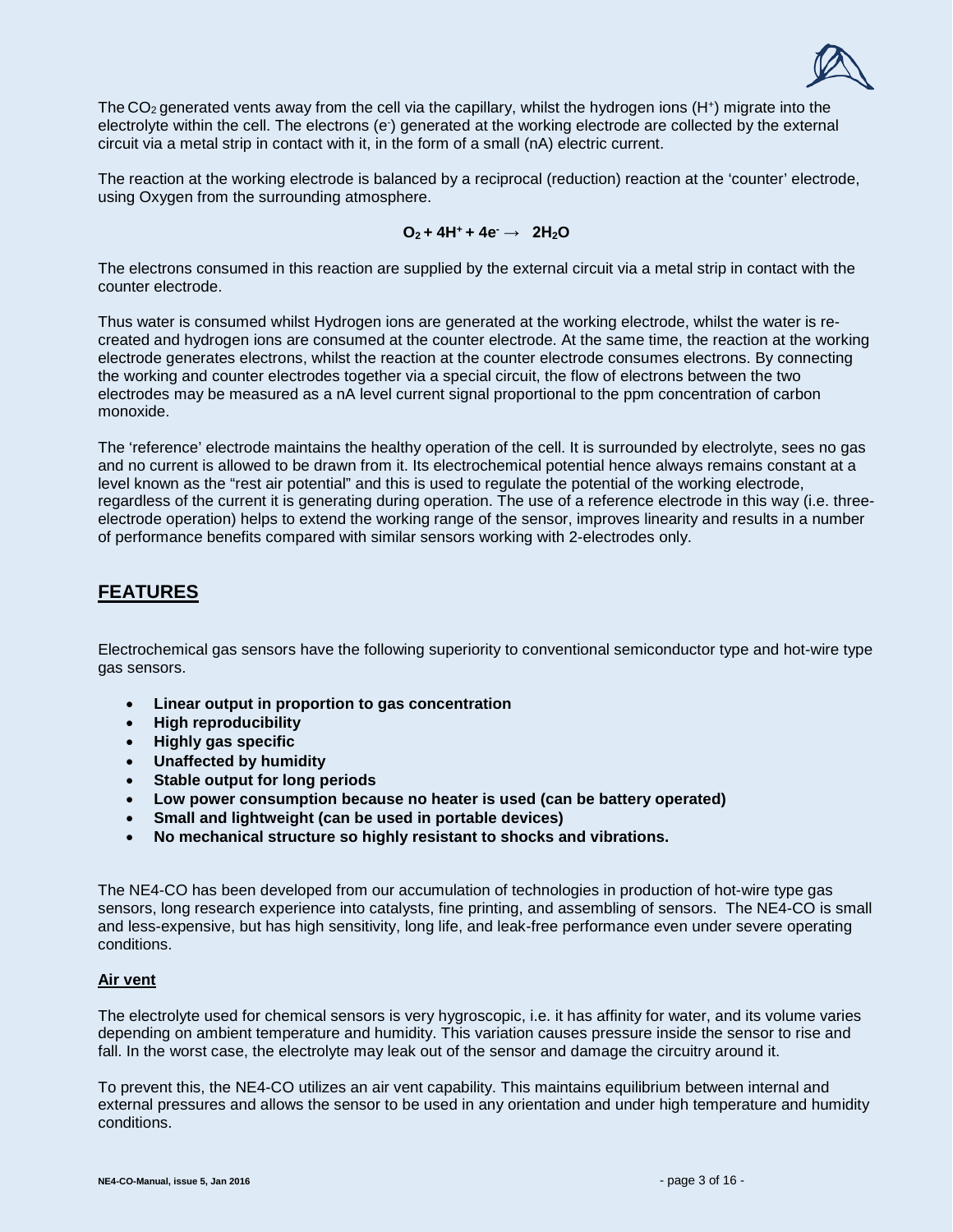

# **SPECIFICATIONS:**

| <b>Output signal</b>                       |                                                   | 70 +/- 15nA/ppm CO                 |
|--------------------------------------------|---------------------------------------------------|------------------------------------|
| Zero offset in clean air                   |                                                   | $\lt$ +/- 5ppm equivalent          |
| <b>Response time (T90)</b>                 | $(T_{90})$                                        | $< 30$ sec.                        |
| <b>Repeatability</b>                       | (Same day measurement)                            | $< +/- 2\%$                        |
|                                            | Zero offset                                       | $\lt$ +/-5ppm equivalent / year    |
| <b>Long Term Stability</b>                 | Sensitivity to CO                                 | $\lt$ +/- 5% signal / year         |
| <b>Temperature</b><br>dependence           | (Zero offset swing)                               | $\leq$ +/-10ppm (-20°C to +50°C)   |
|                                            | In Service                                        | $-20^{\circ}$ C to $+50^{\circ}$ C |
| <b>Temperature range</b>                   | Recommended in Storage                            | $-0^{\circ}$ C to $+20^{\circ}$ C  |
|                                            | In Service                                        | $15 - 90\%RH$<br>(non-condensing)  |
| <b>Humidity range</b>                      | Recommended in Storage                            | $15 - 90%$ RH<br>(non-condensing)  |
| Pressure range in<br>service               |                                                   | $0.9 - 1.1$ atm                    |
|                                            |                                                   | $0 - 1000$ ppm                     |
| <b>Detection range</b>                     | <b>Maximum Overload Range</b>                     | 2000ppm                            |
| <b>Recommended load</b><br>resistor        |                                                   | $10\Omega$                         |
| <b>Recommended</b><br>maximum storage time |                                                   | 6 months                           |
| <b>Warranty</b>                            | <b>Against faulty</b><br>workmanship or materials | 24 months                          |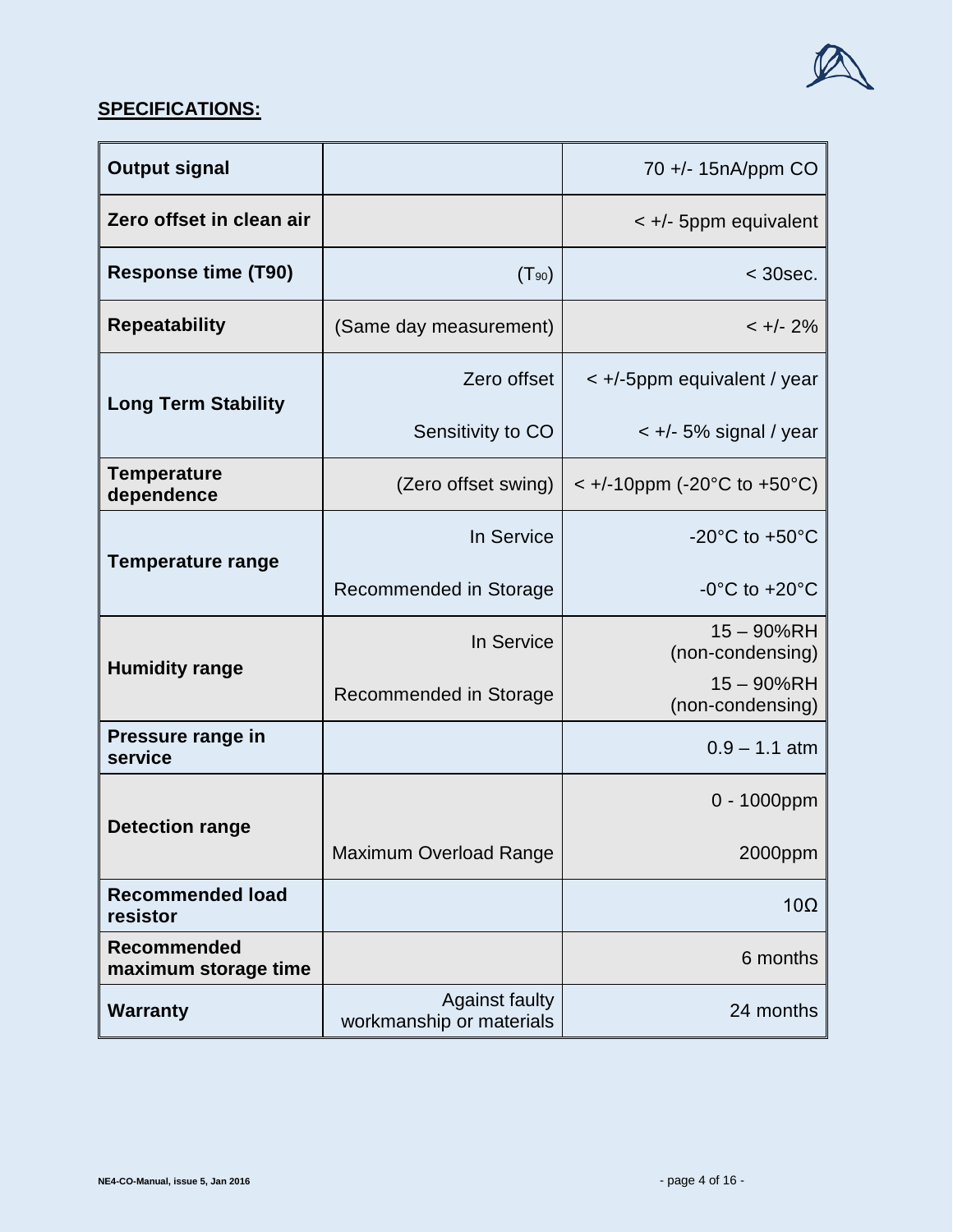

# **DIMENSIONS:**



| <b>Case Material</b> | <b>PPO</b>         |
|----------------------|--------------------|
| Cap Color            | <b>Light Green</b> |
| Weight               | $5$ g (approx.)    |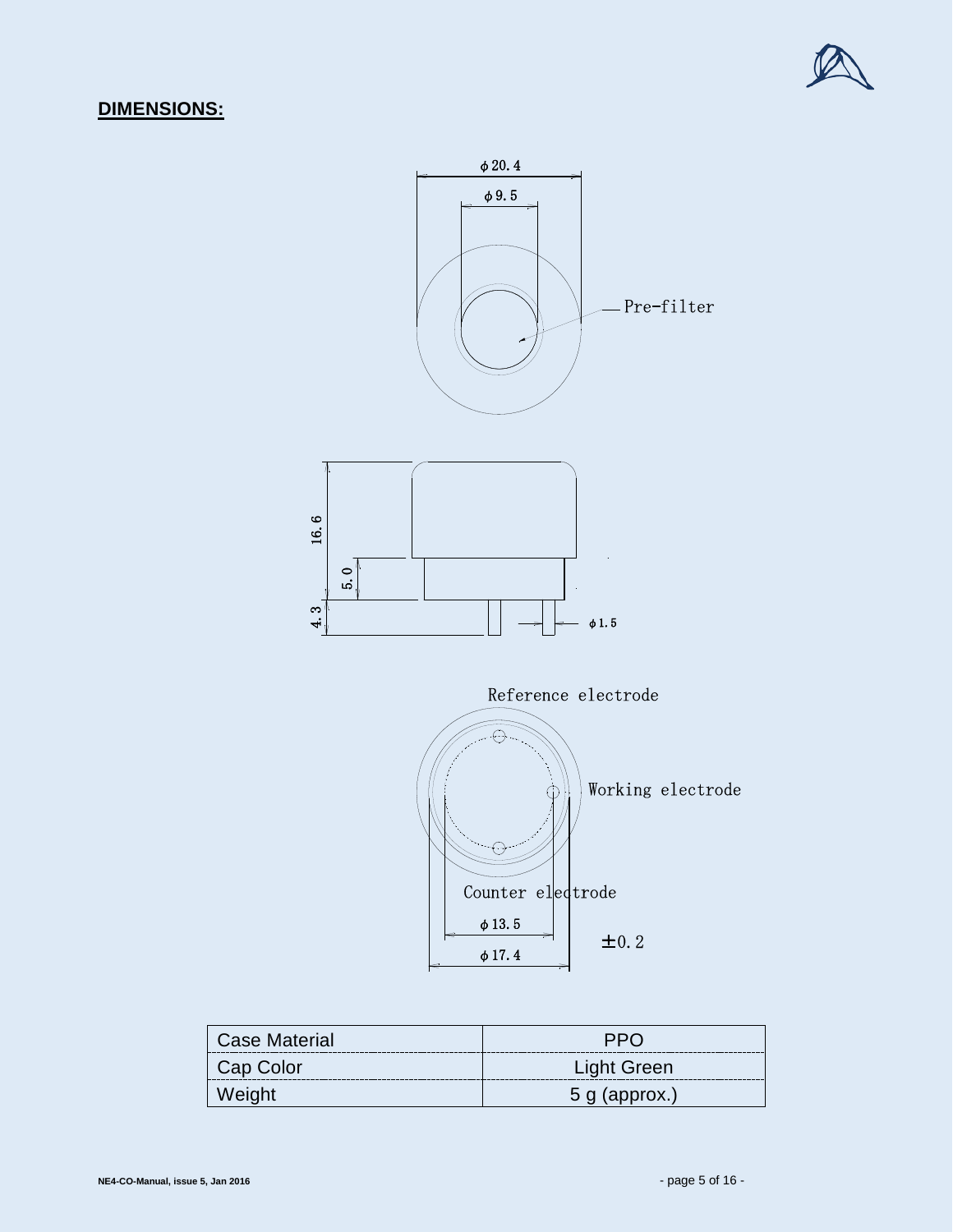

# **PERFORMANCE DATA**

# **1) Linearity**



## **2) Uncompensated Temperature Dependence:**

The following graph illustrates the typical effect of temperature on the output signal of the NE4-CO, for a sensor calibrated at 20**<sup>o</sup>**C:

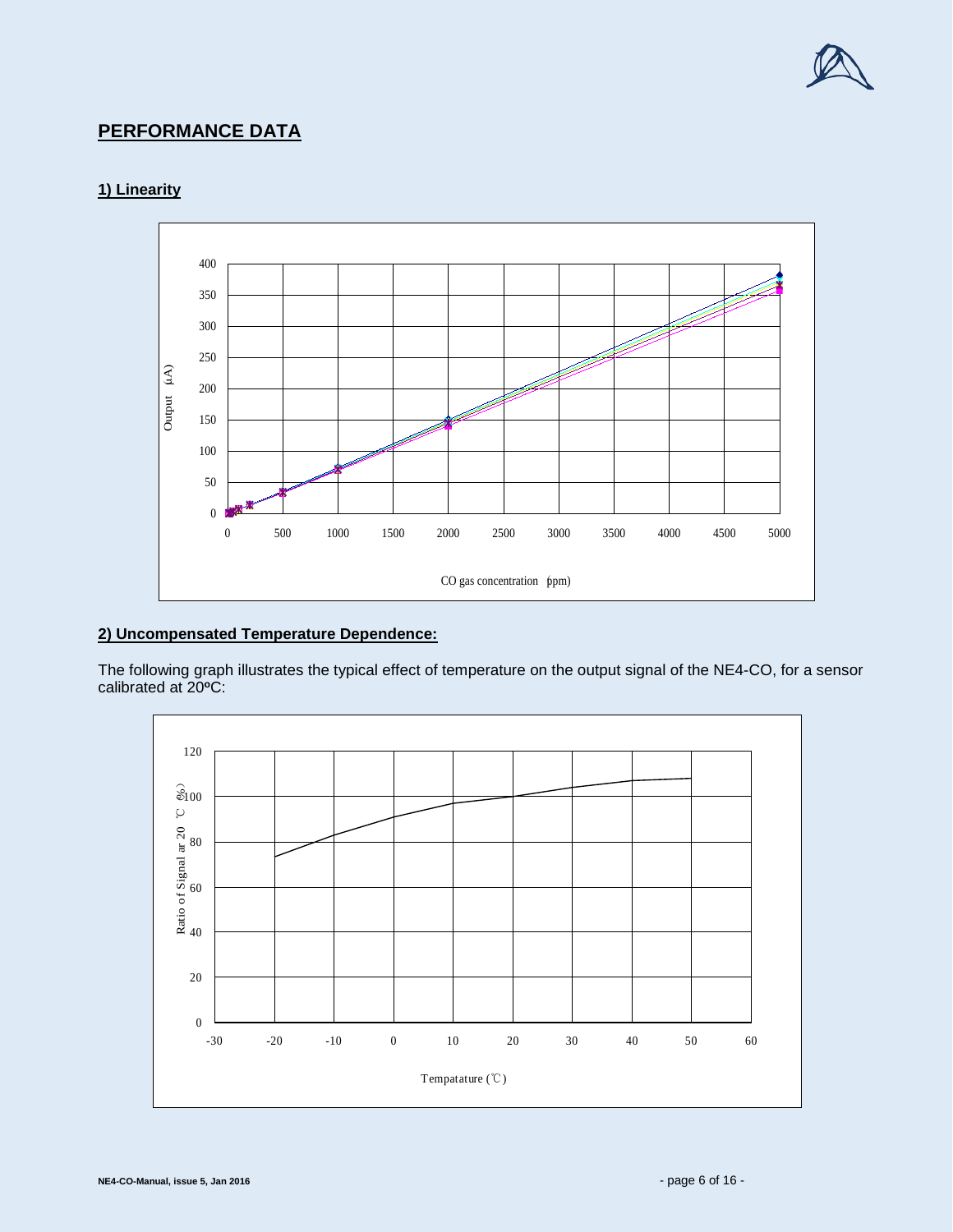

The following graph illustrates the typical effect of temperature on the zero offset of the NE4-CO, with 2 standard deviation confidence limits



## **3) Cross Sensitivities:**

The following table gives cross sensitivity information for a variety of commonly encountered gases.

| <b>Test Gas</b>    | <b>Tested</b><br>Concentration<br>(ppm) | CO equivalent<br>reading (ppm) | % cross-sensitivity |
|--------------------|-----------------------------------------|--------------------------------|---------------------|
| Carbon monoxide    | 100                                     | 100                            | 100                 |
| Hydrogen Sulphide  | 10                                      | $\Omega$                       | $\Omega$            |
| Hydrogen           | 1000                                    | $<$ 400                        | <40                 |
| Methane            | 5000                                    | $\mathbf 0$                    | $\mathbf 0$         |
| Carbon dioxide     | 5000                                    | $\Omega$                       | $\Omega$            |
| Sulphur dioxide    | 30                                      | $\mathbf 0$                    | $\mathbf 0$         |
| Nitric oxide       | 50                                      | $35$                           | <70                 |
| Nitrogen dioxide   | 30                                      | $<$ 2                          | <7                  |
| Ammonia            | 1000                                    | $\mathbf 0$                    | $\mathbf 0$         |
| Ethyl acetate      | 200                                     | $\mathbf 0$                    | $\mathbf 0$         |
| Ethanol            | 2000                                    | $20$                           | $<$ 1               |
| <b>Ethylene</b>    | 100                                     | <80                            | <80                 |
| Chlorine           | 1                                       | $\mathbf 0$                    | $\mathbf 0$         |
| <b>Formic Acid</b> | 100                                     | $\mathbf 0$                    | 0                   |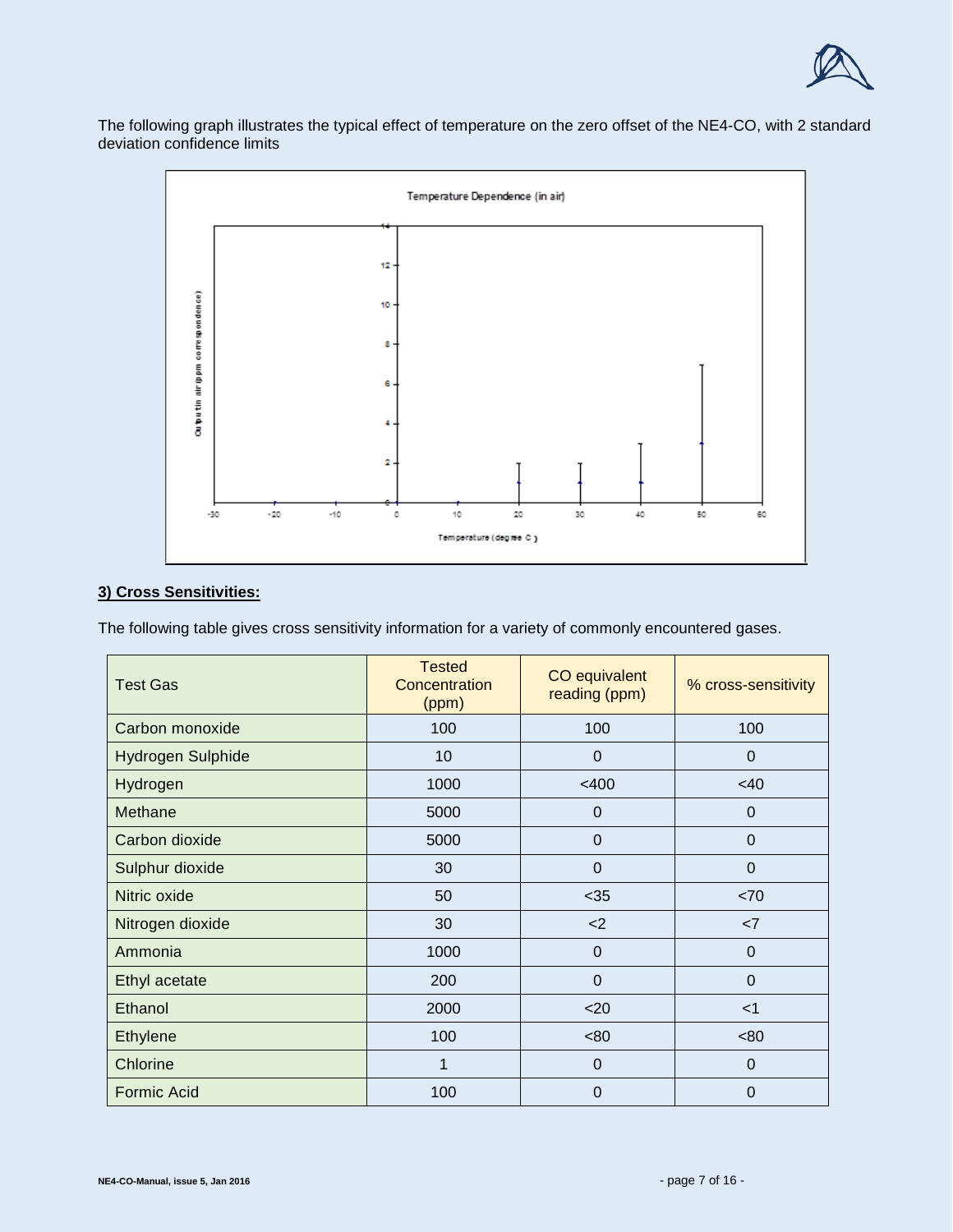

## **4) Response Characteristics**



The following are plots of typical responses and recovery times for exposures to carbon monoxide at various concentrations:

## **5) Long-Term Drift Characteristics:**

The following graph illustrates the typical Long-term sensitivity stability of the NE4-CO sensor over 700 days of operation.



This data was generated in bench tests in a controlled clean environment. In service, in a real application, the long-term stability will also be dependent on the environmental conditions of the application.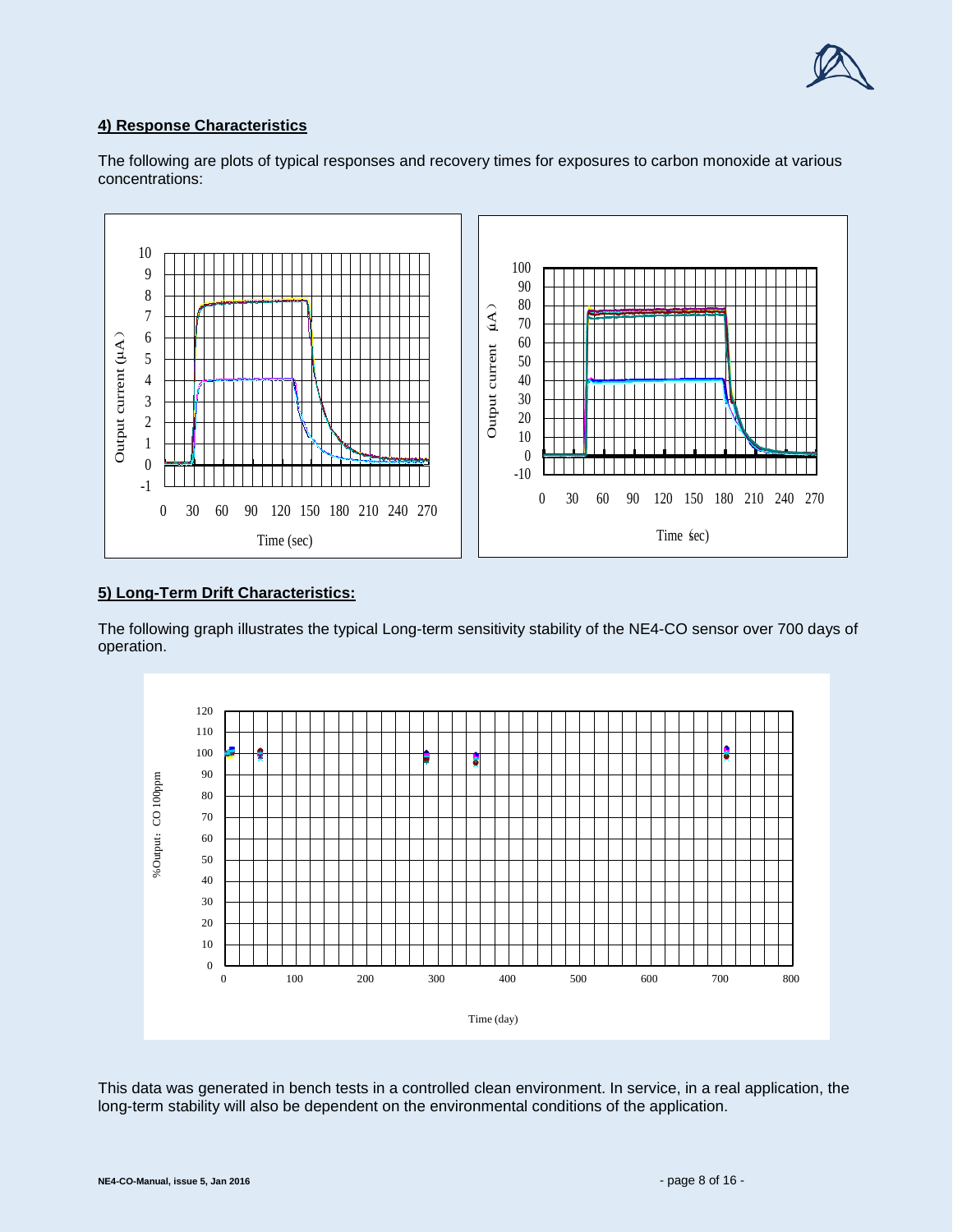

# **TOLERANCE TO ENVIRONMENTAL EXTREMES**

# **1) Tolerance to temperature extremes**

The following graph illustrates the signal output stability for a sensor exposed to +50°C at 90%RH over 1000 hours. The Co concentration used was 100ppm CO in air.



The following graph illustrates the signal output stability for a sensor exposed to +50°C in dry (0% RH) over 1200 hours. The CO concentration used was 100ppm CO in air.

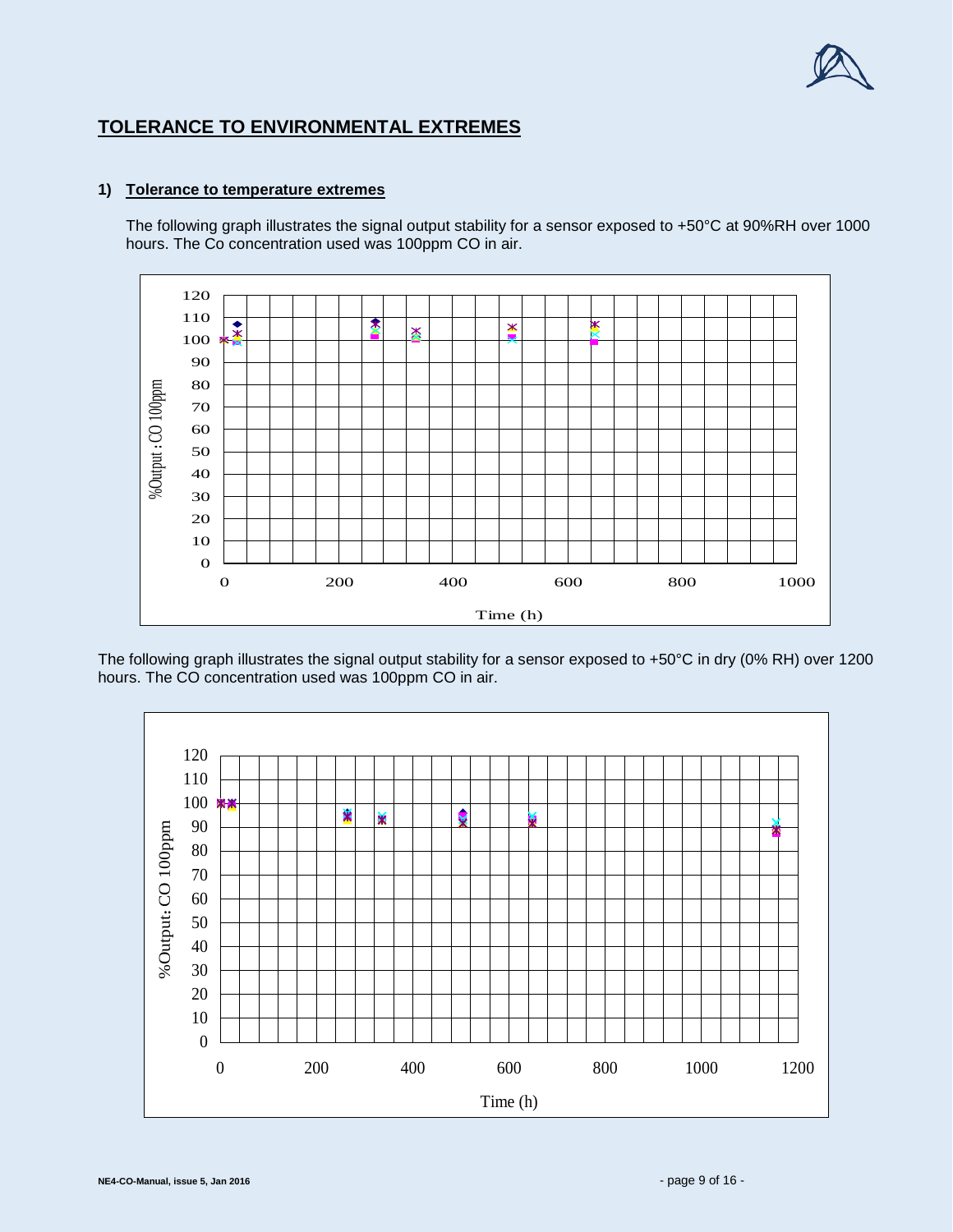

The following graph illustrates the signal output stability for a sensor exposed to -20°C over 1200 hours. The CO concentration used was 100ppm CO in air.



## **2) Tolerance to Overrange levels of Carbon Monoxide:**

The following table shows the zero and sensitivity change following an exposure to 3000ppm CO for 20 hours, at 25°C and 50% RH. The gas concentration used for testing was 100ppm.

|                | Before exposure<br>After exposure |                                      |                                 |                                      | <b>Sensitivity</b>        |
|----------------|-----------------------------------|--------------------------------------|---------------------------------|--------------------------------------|---------------------------|
| No.            | Zero offset in air<br>(µA)        | Sensitivity to<br>100ppm $CO(\mu A)$ | Zero offset in air<br>$(\mu A)$ | Sensitivity to<br>100ppm $CO(\mu A)$ | variation ratio<br>$(\%)$ |
|                |                                   |                                      |                                 |                                      |                           |
|                | 0.06                              | 7.17                                 | $-0.02$                         | 7.19                                 | 100.3                     |
| $\overline{2}$ | 0.06                              | 7.27                                 | $-0.01$                         | 7.30                                 | 100.4                     |
| 3              | 0.07                              | 7.36                                 | $-0.01$                         | 7.27                                 | 98.8                      |
| 4              | 0.09                              | 7.71                                 | 0.01                            | 7.80                                 | 101.2                     |
| 5              | 019                               | 7.92                                 | 0.02                            | 7.81                                 | 98.6                      |

#### **3) Tolerance to thermal shock**

The following table shows the zero and sensitivity change following an exposure to -20°C for 30 minutes, followed immediately with an exposure to +50°C for 30 minutes. This 60 minutes cycle was repeated 10 times. The gas concentration used for testing was 100ppm.

|                |                                 | Before temperature cycling           | After temperature cycling       |                                  | <b>Sensitivity</b>     |
|----------------|---------------------------------|--------------------------------------|---------------------------------|----------------------------------|------------------------|
| No.            | Zero offset in air<br>$(\mu A)$ | Sensitivity to<br>100ppm $CO(\mu A)$ | Zero offset in air<br>$(\mu A)$ | Sensitivity to<br>100ppm CO (µA) | variation ratio<br>(%) |
|                | $-0.25$                         | 7.82                                 | $-0.26$                         | 7.80                             | 99.7                   |
| $\overline{2}$ | $-0.29$                         | 7.34                                 | 0.30                            | 7.44                             | 101.4                  |
| 3              | $-0.21$                         | 7.22                                 | $-0.22$                         | 7.28                             | 100.8                  |
| 4              | $-0.30$                         | 7.10                                 | 0.21                            | 7.16                             | 100.8                  |
| 5              | $-0.15$                         | 7.33                                 | 0.16                            | 7.42                             | 101.2                  |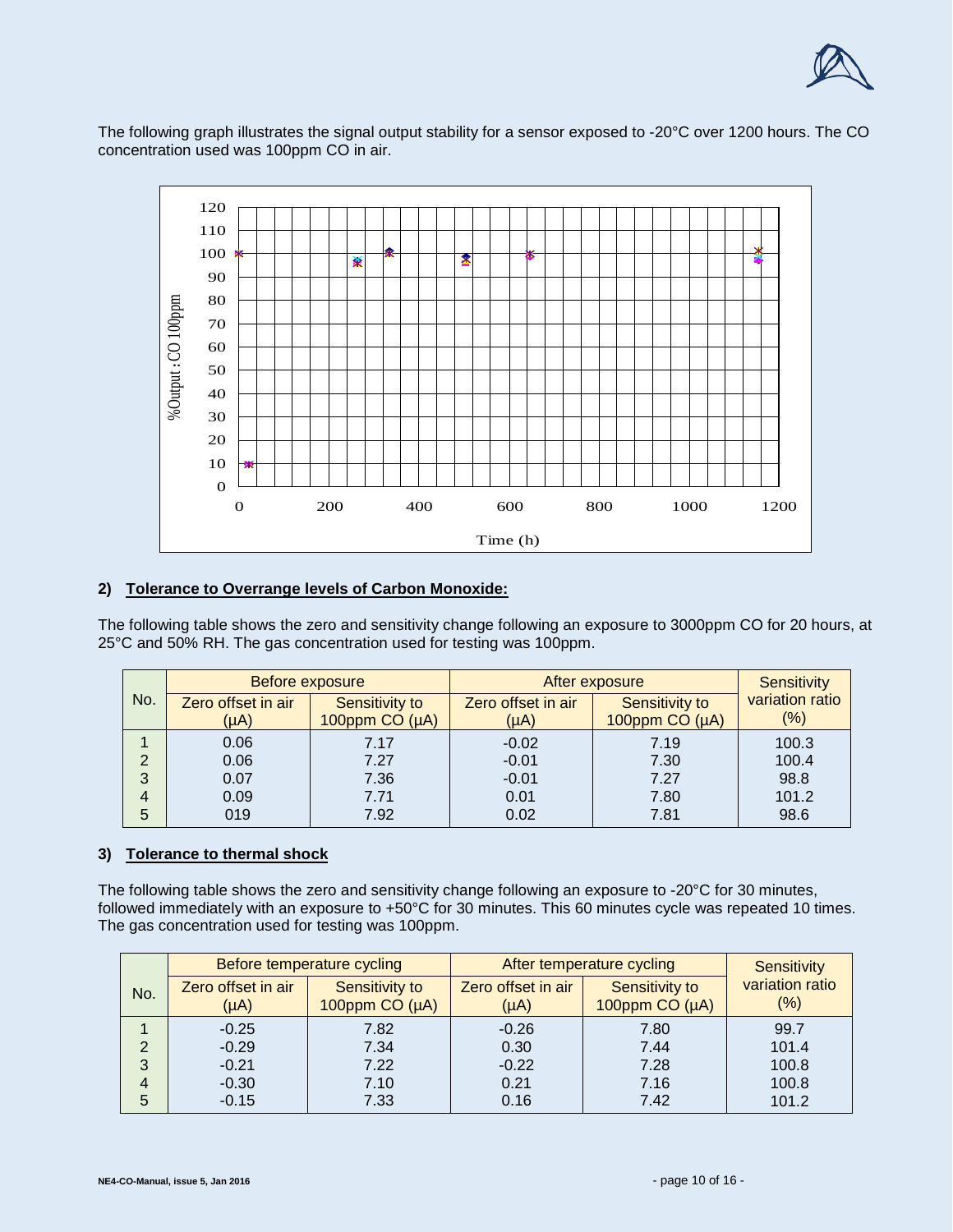

## **4) Tolerance to mechanical shock**

The following table shows the zero and sensitivity change following a drop test: The sensor was dropped from a height of 1m on to a concrete floor 5 times. The gas concentration used for testing was 100ppm.

|     | Before test (micro A)           |                                  | After test (micro A)            |                                  | <b>Sensitivity</b>      |
|-----|---------------------------------|----------------------------------|---------------------------------|----------------------------------|-------------------------|
| No. | Zero offset in air<br>$(\mu A)$ | Sensitivity to<br>100ppm CO (µA) | Zero offset in air<br>$(\mu A)$ | Sensitivity to<br>100ppm CO (µA) | variation ratio<br>(% ) |
|     | 0.18                            | 7.37                             | 0.18                            | 7.37                             | 100.0                   |
|     | 0.22                            | 7.63                             | 0.26                            | 7.59                             | 99.5                    |
| 3   | 0.19                            | 7.45                             | 0.24                            | 7.40                             | 99.4                    |
|     | 0.21                            | 7.81                             | 0.12                            | 7.90                             | 101.2                   |
| 5   | 0.22                            | 7.68                             | 0.31                            | 7.59                             | 98.8                    |

## **5) Tolerance to Sulphur Dioxide (SO2)**

The following table shows the zero and sensitivity change following an exposure to 500ppm Sulphur Dioxide (SO2) for 30 minutes. The gas concentration used for testing was 100ppm.

|                | Before exposure                 |                                  | After exposure                  |                                  | <b>Sensitivity</b>         |
|----------------|---------------------------------|----------------------------------|---------------------------------|----------------------------------|----------------------------|
| No.            | Zero offset in air<br>$(\mu A)$ | Sensitivity to<br>100ppm CO (µA) | Zero offset in air<br>$(\mu A)$ | Sensitivity to<br>100ppm CO (µA) | variation ratio<br>$(\% )$ |
|                | 0.18                            | 8.02                             | 0.19                            | 8.06                             | 100.5                      |
| 2              | 0.12                            | 7.75                             | 0.17                            | 7.71                             | 99.4                       |
| 3              | $-0.06$                         | 7.50                             | 0.03                            | 7.58                             | 101.1                      |
| $\overline{4}$ | 0.06                            | 7.90                             | 0.13                            | 7.84                             | 99.3                       |
| 5              | 0.22                            | 7.39                             | 0.31                            | 7.36                             | 99.6                       |

#### **6) Tolerance to Ethanol vapour**

The following table shows the zero and sensitivity change following an exposure to 2000ppm Ethanol for 30 minutes. The gas concentration used for testing was 100ppm.

|     | Before exposure                 |                                      | After exposure                  |                                      | <b>Sensitivity</b>      |
|-----|---------------------------------|--------------------------------------|---------------------------------|--------------------------------------|-------------------------|
| No. | Zero offset in air<br>$(\mu A)$ | Sensitivity to<br>100ppm $CO(\mu A)$ | Zero offset in air<br>$(\mu A)$ | Sensitivity to<br>100ppm $CO(\mu A)$ | variation ratio<br>(% ) |
|     | 0.16                            | 8.10                                 | 0.25                            | 8.02                                 | 99.0                    |
| 2   | 0.14                            | 7.76                                 | 0.30                            | 7.80                                 | 100.5                   |
| 3   | 0.02                            | 7.51                                 | 0.29                            | 7.46                                 | 99.3                    |
| 4   | 0.12                            | 7.89                                 | 0.30                            | 8.04                                 | 101.9                   |
| 5   | 0.29                            | 7.35                                 | 0.31                            | 7.53                                 | 102.4                   |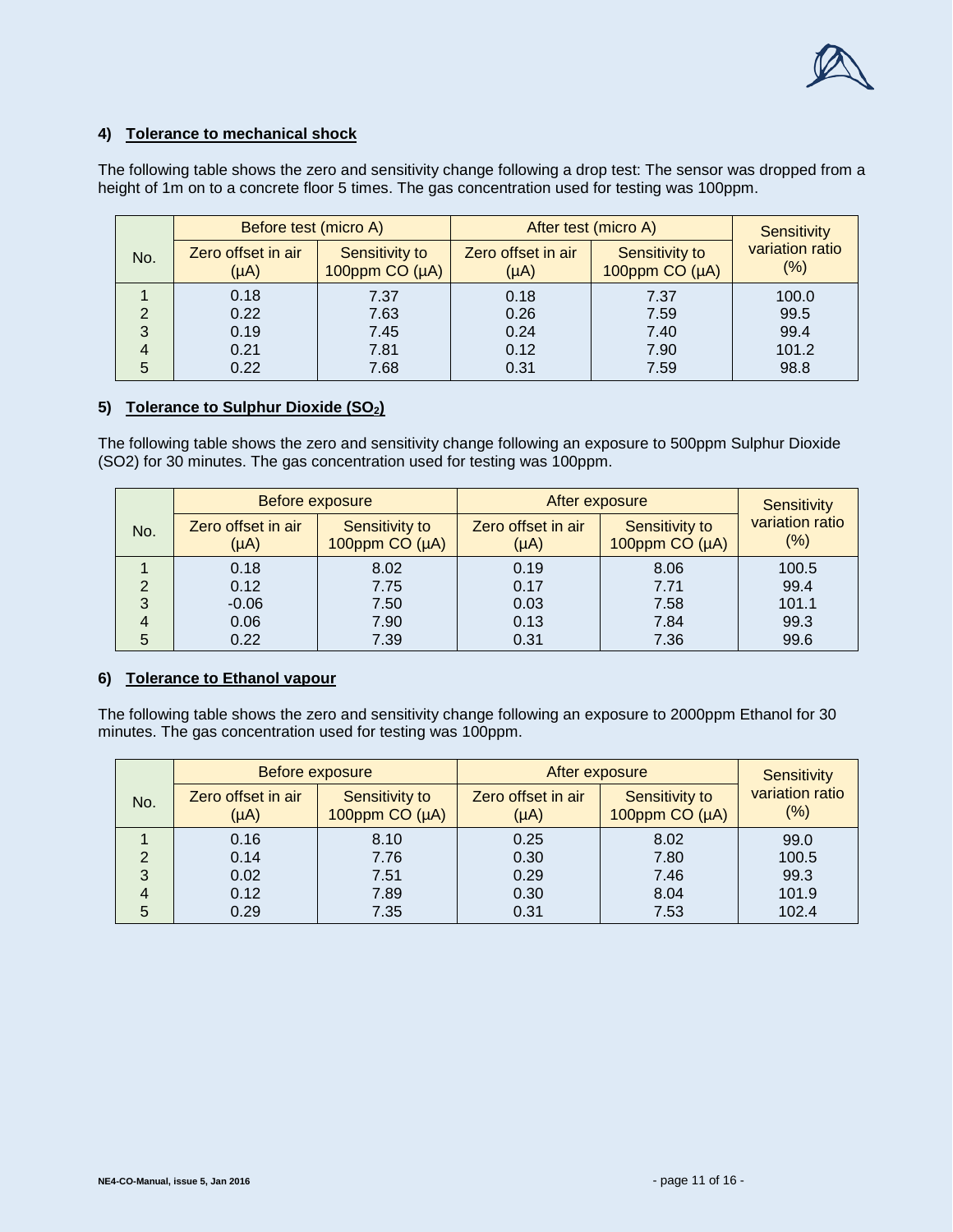

## **7) Tolerance to Nitrogen Dioxide (NO2)**

The following table shows the zero and sensitivity change following an exposure to 800ppm Nitrogen Dioxide (NO2) for 30 minutes. The gas concentration used for testing was 100ppm.

|     | Before exposure                 |                                      | After exposure                  |                                      | <b>Sensitivity</b>     |
|-----|---------------------------------|--------------------------------------|---------------------------------|--------------------------------------|------------------------|
| No. | Zero offset in air<br>$(\mu A)$ | Sensitivity to<br>100ppm $CO(\mu A)$ | Zero offset in air<br>$(\mu A)$ | Sensitivity to<br>100ppm $CO(\mu A)$ | variation ratio<br>(%) |
|     | 0.26                            | 8.05                                 | 0.14                            | 7.90                                 | 98.1                   |
| っ   | 0.24                            | 7.95                                 | 0.15                            | 7.85                                 | 98.7                   |
| 3   | 0.25                            | 7.98                                 | 0.16                            | 7.86                                 | 98.4                   |
| 4   | 0.22                            | 7.83                                 | 0.14                            | 7.78                                 | 99.4                   |
| 5   | 0.20                            | 7.89                                 | 0.14                            | 7.87                                 | 99.7                   |

#### **8) Tolerance to Acetone vapour**

The following table shows the zero and sensitivity change following an exposure to 1500ppm Acetone vapour for 60 minutes. The gas concentration used for testing was 100ppm.

|                | Before exposure                 |                                  | After exposure                  | <b>Sensitivity</b>                   |                         |
|----------------|---------------------------------|----------------------------------|---------------------------------|--------------------------------------|-------------------------|
| No.            | Zero offset in air<br>$(\mu A)$ | Sensitivity to<br>100ppm CO (µA) | Zero offset in air<br>$(\mu A)$ | Sensitivity to<br>100ppm $CO(\mu A)$ | variation ratio<br>(% ) |
|                | 0.09                            | 8.08                             | 0.26                            | 8.01                                 | 99.0                    |
| 2              | 0.06                            | 7.95                             | 0.28                            | 7.90                                 | 99.5                    |
| 3              | 0.07                            | 7.96                             | 0.22                            | 7.90                                 | 99.2                    |
| $\overline{4}$ | 0.06                            | 7.81                             | 0.17                            | 7.76                                 | 99.4                    |
| 5              | 0.04                            | 7.95                             | 0.18                            | 7.88                                 | 99.1                    |

#### **9) Tolerance to Silicone vapours**

The following table shows the zero and sensitivity change following an exposure to 100ppm HMDS (**H**exa**M**ethyl**D**i**S**iloxane) vapour for 60 minutes. The gas concentration used for testing was 100ppm.

|                | Before exposure                 |                                      | After exposure                  | <b>Sensitivity</b>                   |                        |
|----------------|---------------------------------|--------------------------------------|---------------------------------|--------------------------------------|------------------------|
| No.            | Zero offset in air<br>$(\mu A)$ | Sensitivity to<br>100ppm $CO(\mu A)$ | Zero offset in air<br>$(\mu A)$ | Sensitivity to<br>100ppm $CO(\mu A)$ | variation ratio<br>(%) |
|                | 0.32                            | 8.13                                 | 0.33                            | 8.07                                 | 99.3                   |
|                | 0.31                            | 8.07                                 | 0.34                            | 7.72                                 | 95.6                   |
| 3              | 0.29                            | 8.08                                 | 0.32                            | 7.92                                 | 98.0                   |
| $\overline{4}$ | 0.26                            | 7.92                                 | 0.34                            | 7.81                                 | 98.6                   |
| 5              | 0.25                            | 8.02                                 | 0.34                            | 7.83                                 | 97.6                   |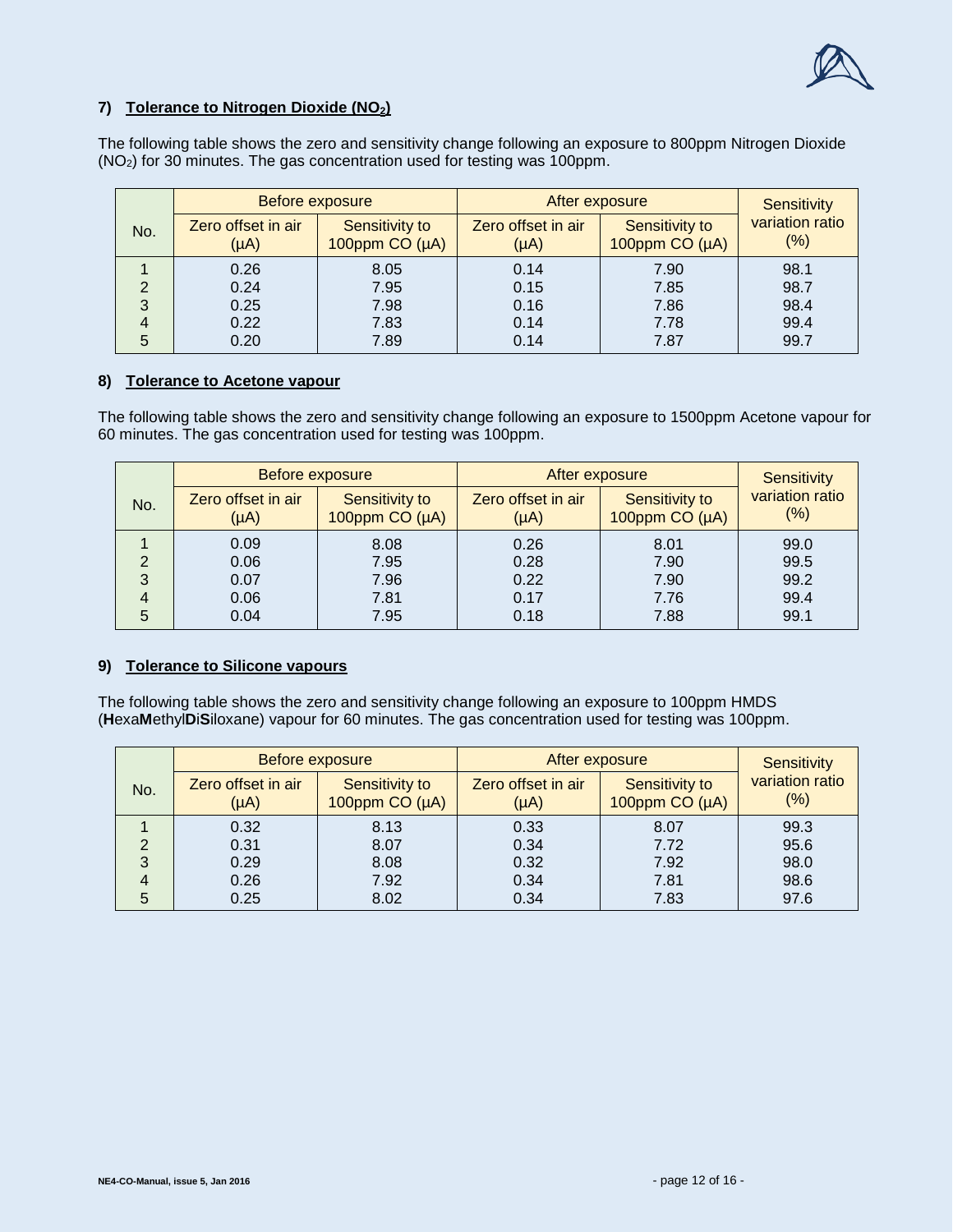

# **NOTES FOR CIRCUIT DESIGN**



The basic measuring circuit for all 3-electrode electrochemical gas sensors is shown below:

In this arrangement, the output voltage  $=$ 

Gas Concentration (ppm) x Cell Output (A) x R<sub>G</sub> ( $\Omega$ )

• So if RG is 10k, cell output is 70nA/ppm and gas concentration is 100ppm then

VOUT = 100 x (70x10<sup>-9</sup>) x (10x10<sup>3</sup>) = 0.070V

- $R<sub>L</sub>$  is the cell load resistor (typically 7.5-33 $\Omega$ ). Speed of response can be increased by reducing the value of RL, but signal noise may be increased as a consequence. The recommended values are shown on sensor datasheets
- Amplifiers should be high quality precision low input offset types, e.g. OP97or similar
- Some sensors require temperature compensation circuitry. A simple compensation network can be incorporated into this circuit by replacing RG with a thermistor. Typically this is a NTC thermistor that has 3435K of B constant adjusting the output accuracy to within ± 10% in the range of -10°C ~ 50°C. Any thermistor with a B-constant around 3500K and resistance value ( $R_{25}$ ) of 10 K $\Omega$  can be used. Alternatively, temperature compensation may be undertaken using software lookup tables.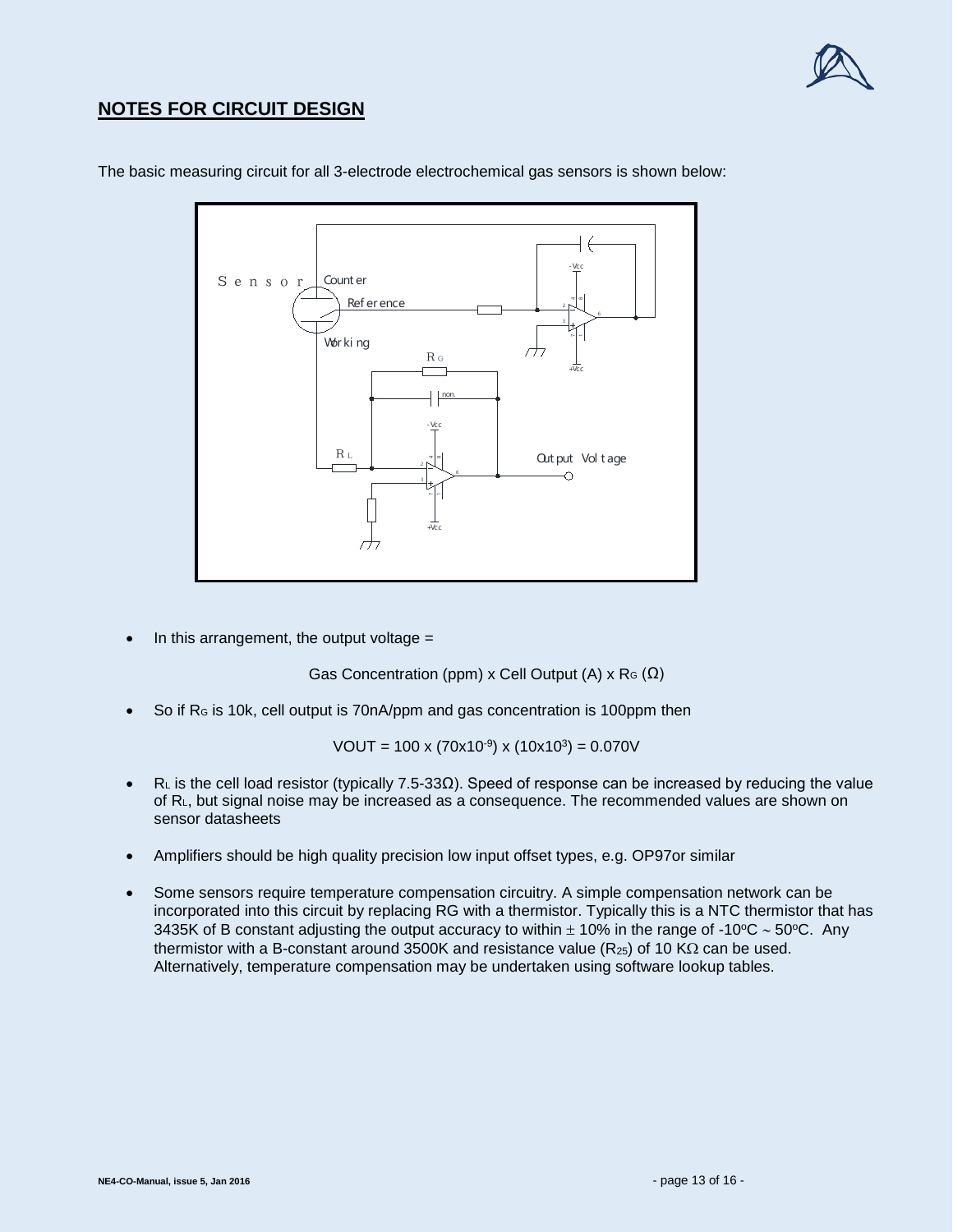

 $0.1\mu$ -Vcc 1μ F  $N E 4 - C O$ C 10kΩ R +/<br>+/<br>+/ 2 3 OP97 W 19. 1<sub>kΩ</sub> TH 0. 1μ F 14. 7kΩ +Vcc non. 10μ F -Vcc 0. 1μ F Out put Vol t age 10Ω +<br>+<br>+<br>+<br>+ 2  $\overline{\bigcap}$ 6 3 C<sub>pq7</sub> TH : NTC Ther mi st or 0. 1μ F 10Ω  $R_{25} = 10K\Omega$  B = 3435K 103AT( I shi zuka El ect r oni c Cor p. )+Vcc

The circuit Nemoto employs for all its internal testing of NE4-CO is shown below:

Nemoto recognises that the companies who use its gas sensing devices are themselves experts in circuitry design, often with more expertise than Nemoto in this area. The information given here is hence for initial guidance only, and Nemoto does not insist that instrument designers reproduce our circuitry guidance precisely. If the instrument designer deviates from this guidance significantly, however, Nemoto advises that we should be consulted to ensure that the proposed circuit design will function correctly.

Failure to adhere to the recommended circuitry outlined in this document without consultation with Nemoto may result in the suspension of the warranties which apply to the device.

# **GENERAL NOTES ON HANDLING, MANUFACTURE AND INSTRUMENT DESIGN**

## **1) Long-term drift of gas sensitivity**

All electrochemical gas sensors lose sensitivity over time due to small changes on the surface of the working electrode, reducing its oxidation capability. To reduce this, the NE4-CO uses a newly developed electrode catalyst that will not deteriorate by more than 5% / year. Typically, these changes are limited to less than 5% but we recommend that this deterioration should be taken into account when designing application circuits.

#### **2) Environmental effects on gas sensitivity**

Due to the hygroscopic nature of the electrolyte used in electrochemical sensors, moisture is absorbed from or released to the surrounding atmosphere. In high humidity moisture is absorbed, causing an increased sensitivity. In low humidity moisture is released back to the atmosphere and the sensitivity decreases. Conventional electrochemical gas sensors show annual variation of gas sensitivity as much as 10 ∼ 20%.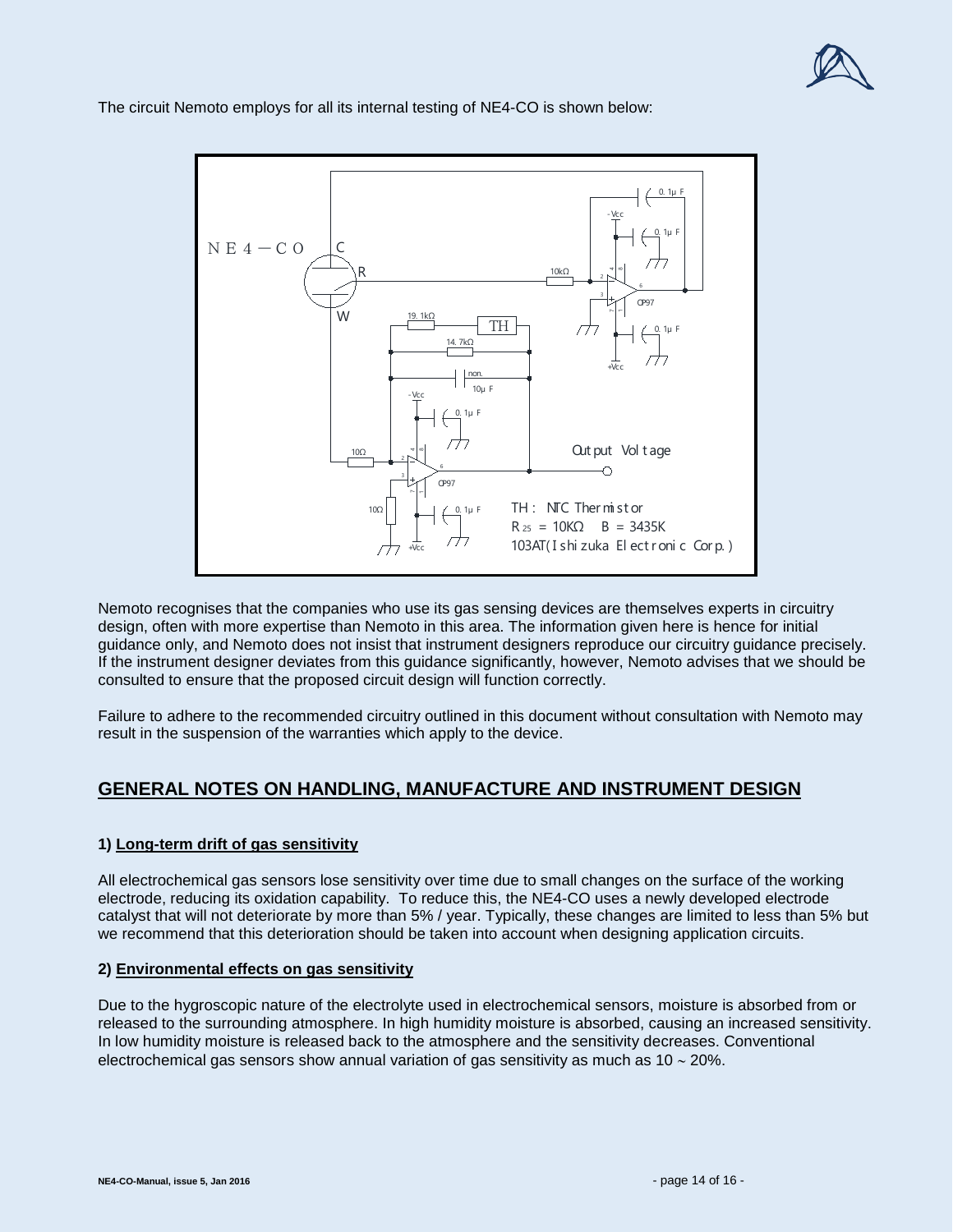

The NE4-CO utilises an advanced electrolyte management design and, combined with the unique electrode catalyst structure, these changes can be greatly reduced. Under normal operating conditions, gas sensitivity should change by no more than  $\pm$  5% of the output value. The NE4-CO is designed so that all changes due to moisture uptake/release are completely reversible.

If the gas intake area of the sensor is blocked with water drops or other liquid, gas cannot enter the sensor. The NE4-CO is fitted with an integral hydrophobic barrier to prevent this, but we recommend the use of additional membrane barriers if the sensor in highly condensing RH conditions.

CO gas is almost the same weight as air, but as it is a combustion by-product it will usually be heated and therefore rise. CO detecting devices should be installed at least 5ft from the floor and preferable on the upper part of walls or ceilings.

If the sensor is to be used in more irregular atmospheres, please contact us for assistance.

#### **3) Storage of sensors**

Electrochemical sensors should be stored in a clean air under room temperature, preferably 0°C ∼ 20°C and in non-condensing RH conditions. The maximum storage period would be 6 months after delivery. For sensors stored for more than 6 months, the life in service will be shortened by the excess storage period. Unlike semiconductor type or hot-wire type gas sensors, the gas sensitivity of electrochemical gas sensors will change as time passes regardless of whether sensor has been used or not.

## **4) Mounting of sensors**

Electrode pins must be connected correctly to ensure operation.

If a thermistor is used for temperature compensation, it must be located near the sensor and away from heat sources such as transformers.

The NE4-CO can be mounted in any orientation.

NE4-CO connection pins cannot be soldered as excess heating may cause the deformation of the housing and eventually leakage of electrolyte.

#### **5) Calibration and gas testing**

Calibration of detectors or densitometers should be done after the output value has been stabilized in clean air.

Evaluation of gas sensitivity should be made in clean, humidified, air. When a test gas is blown directly to the gas intake area, higher gas sensitivity may be observed. It is therefore best to test and calibrate gas detection instruments and sensors in diffusion mode. This can be achieved by using a suitable test housing where a low flow rate is used (<1l/min) and where the air is agitated to ensure equal gas diffusion throughout.